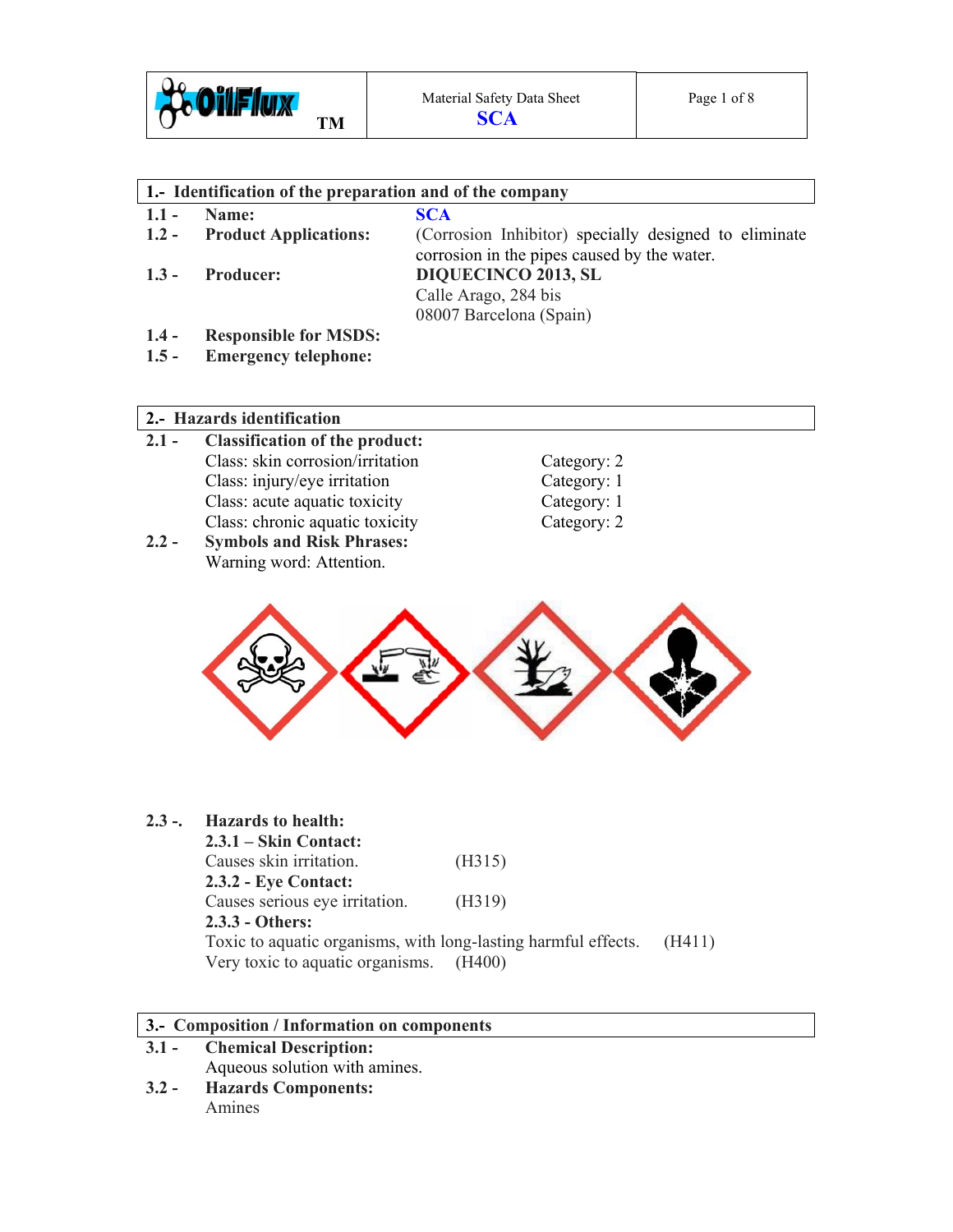

#### **4.- First Aid.**

Remove contaminated clothing.

### **4.1 - Eye Contact:**

Flush eyes abundantly for 15 minutes with running water with the eyelids open, subsequent control by the ophthalmologist.

#### **4.2 - Contact with skin:**

Wash affected areas with abundant soap and water.

#### **4.3 - Ingestion:**

Rinse mouth and then drink plenty of water, approx. 200-300ml. Seek medical assistance.

#### **4.4 - Inhalation:**

Remove the affected person to fresh air. Seek medical assistance. If possible immediately inhaled a dose of corticosteroid aerosol.

#### **5.- Firefighting measures**

#### **5.1 - Fire-fighting media:**

Foam, water spray, powder fire extinguishers and carbon dioxide.

- **5.2 Special hazards of exposure to fire:**  In case of fire, oxides of nitrogen and carbon may be released.
- **5.3 Personal Protective Equipment:**  Use a self-contained breathing apparatus (SCBA) and protective clothing.

#### **6.- Measures in case of accidental spillage**

#### **6.1 - Personal precautions:**

Avoid contact with skin, eyes and clothing.

**6.2 - Environmental precautions:** 

Prevent from entering sewers, surface water or groundwater.

## **6.3 - Methods of cleaning:**

Small Spills: Pick up with absorbent material (e.g. sand, sawdust, universal absorbent, diatomaceous earth). Dispose the material collected in a regulatory manner. Large spills: Pump the product.

## **7.- Handling and storage.**

## **7.1 - Handling:**

No special measure is recommended, if the product is handle properly.

## **7.2 - Storage:**

Appropriate materials: high density polyethylene (HDPE).

 Other specifications storage conditions: keep container tightly closed and in a cool place.

The product is not damaged by low temperature or frost.

Protect from temperatures above 50°C

The product properties are modified irrevocably if the temperature limit is exceeded.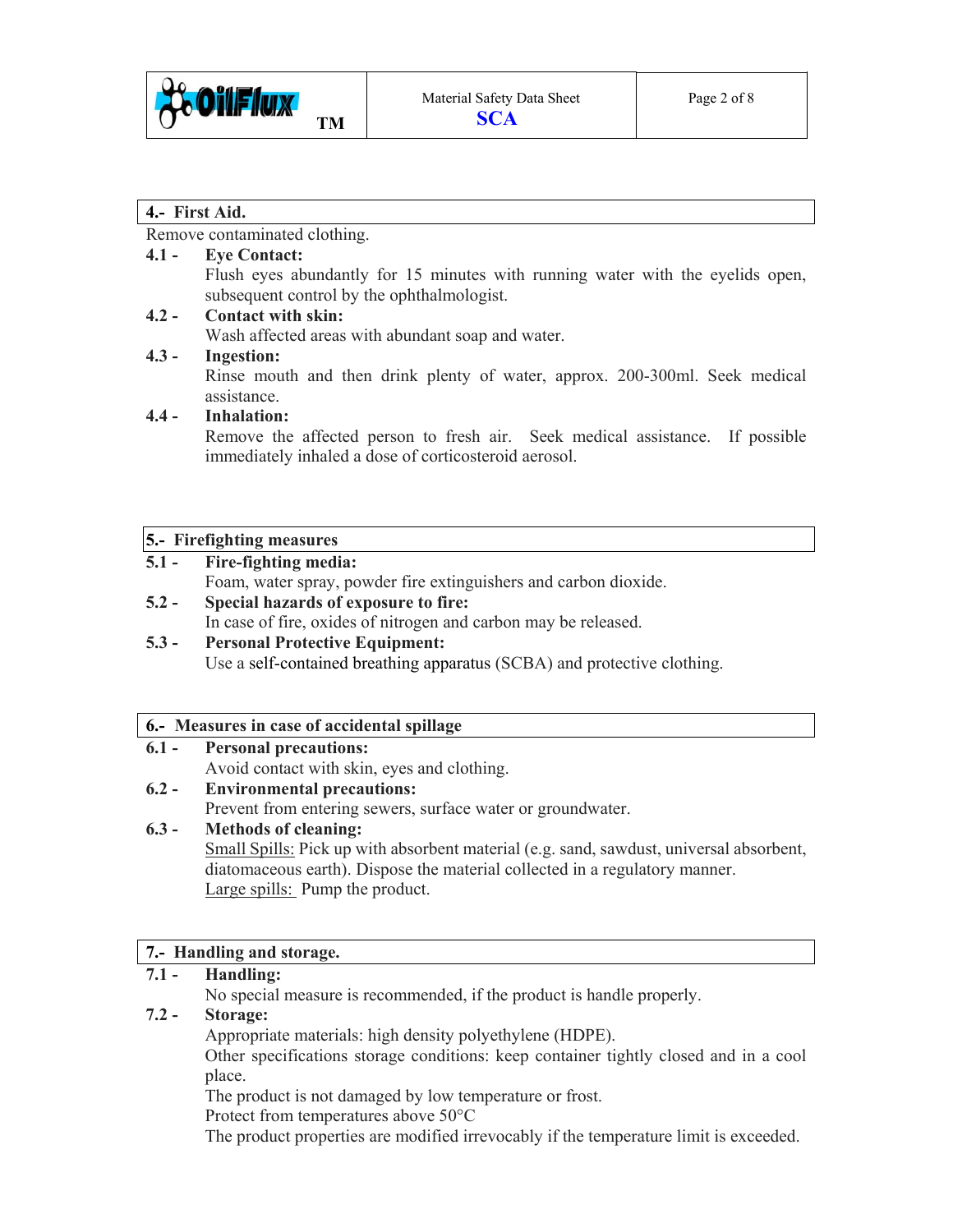

#### **7.3 - Specific Uses:**

For known uses of the product. (Corrosion Inhibitor) specially designed to eliminate corrosion in the pipes caused by the water.

# **8.- Exposure controls / personal protection.**

# **8.1 - Exposure Limit Values:**

There are no known professional exposure limits.

# **8.1.1.- PNEC**

Fresh Water: 0.0335 mg/l, Sea water: 0.00335 mg/l

Sporadic release: 0.0335 mg/l, Wastewater Treatment: 24 mg/l

Sediment (freshwater): 5.24 mg/kg, (seawater): 0.524 mg/kg, (soil): 1.02 mg/kg

Oral Ingestion (secondary poisoning): 11.1 mg/kg

# **8.1.2.- DNEL**

 Worker: Long term exposure. Local or systemic effects, inhalation: 2.5 mg/m3 Consumers: Long term exposure. Local and systemic effects, dermal: 5.5 mg/m3 Consumers: Long term exposure. Local or systemic effects, inhalation: 3.825 mg/m3 Consumer: Long term exposure. Local and systemic effects, ingestion: 0.44 mg/m3 Worker: Long term exposure. Systemic effects, dermal: 1.2 mg/kg

# **8.2 - Personal Protective Equipment.**

## **8.2.1- Respiratory protection:**

Protection of the respiratory airway in case of formation of vapors/aerosols. Particle filter with medium efficiency for liquid and solid particles (for example: EN 143 or 149, type P2 or FFP2).

## **8.2.2 - Protection of hands:**

Protective gloves resistant to chemical products (EN 374).

 Suitable materials for a brief contact and/or spray (recommended: at least protection index 6, corresponding to  $> 480$  minutes permeation time according to EN 374: e.g., nitrile rubber (0.4 mm), Chloroprene rubber (0.5 mm), PVC (0.7 mm), among others. Due to the wide variety of types, you must take into account the manufacturer's instructions. It should be noted, that, in practice, the daily use of chemical-resistant protective gloves is clearly inferior, because many influential factors (e.g., temperature), the time determined by the permeability tests.

## **8.2.3 - Eye protection:**

Use safety glasses with side-shields (glasses with frame) (EN 166) and face mask.

## **8.2.4 - Skin protection:**

Select the body protection depending on the activity and possible exposure, e.g. apron, boots protection, protective clothing resistant to chemical products (as in 14605 in case of splashes or in ISO 13982 in case of dust formation).

## **8.3 - Additional Information:**

General safety and hygiene measures.

Do not breathe vapor/spray.

Avoid contact with skin, eyes and clothing.

Handle in accordance with the safety rules for chemical products.

 Wearing of closed work clothing is an additional requirement in the indications on personal protective equipment.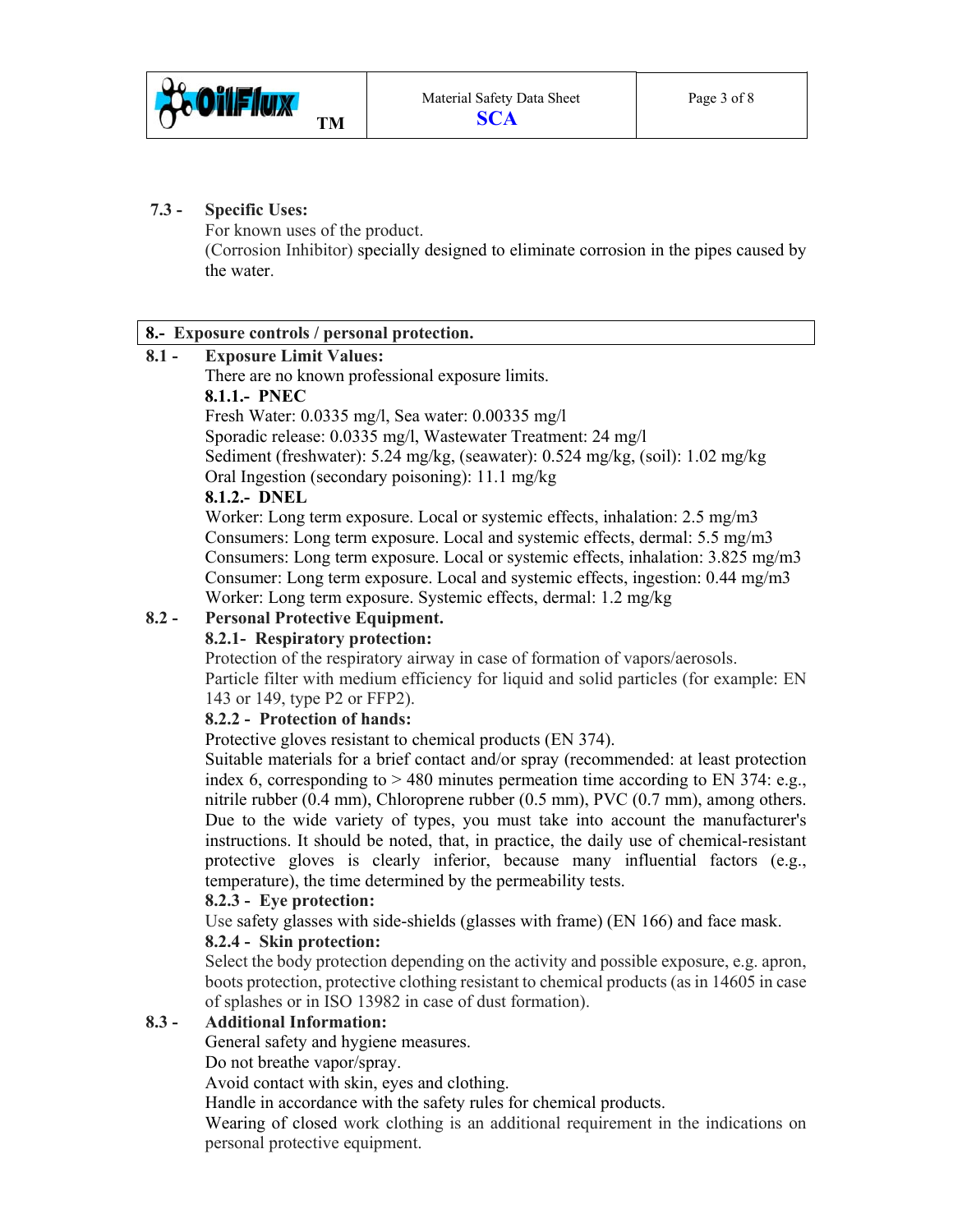

#### **9.- Physical and chemical properties**

#### **9. 1 - Overview:**

Characteristic odor of the product. Colorless Liquid.

#### **9.2 - Important health, safety and environmental information:**

pH Approx. 7 (Isopropanol/water, 23<sup>o</sup>C) Melting Point Approx. 0°C Boiling Point 100<sup>o</sup>C (1013 hPa) Flammable Point Not determined Flammability No inflammable Auto-Ignition temperature Not determined Vapor pressure 23.4 hPa (20<sup>o</sup>C) Relative density (water = 1) at  $20^{\circ}$  C 0.977 g/cm3 Solubility in water soluble  $\text{Log}$  Kow  $\leq 2.7$ Viscosity, dynamic 40 mPa.s (50°C)

#### **10.- Stability and reactivity**

#### **10.1 - Stability:**

The product is **s**table if the rules and indications for storage and handling are taking into consideration.

# **10.2 - Reactivity:**  No dangerous reaction if the rules and indications for storage and handling are taking into consideration.

#### **10.3 - Dangerous reactions:**  Hazardous reactions will not occur during storage and handling if it's done according to the regulations.

**10.4 - Conditions to avoid:**  See section #7 – Handling and Storage.

## **10.5 - Materials to avoid:**

Substances to avoid: caustic agents, halogens, alkalis, acids, chemical reagents.

#### **10.6 - Hazardous decomposition of the products:**

No hazardous decomposition of the products will occur if the rules and indications for storage and handling are taking into consideration.

#### **11.- Toxicological information**

# **11.1 - Acute toxicity: 11.1.1 – Assessment of acute toxicity:**  Moderate toxicity after a short term inhalation. After a single ingestion is practically nontoxic. Practically non-toxic by a single skin contact. **11.1.2 - Experimental/calculated data:**  TIE (by ingestion) rat:  $> 2,000 - 5,000$  mg/kg (the OECD Directive 401) LC50 rat (inhalation): not determined LD50 rat (dermal):  $> 5,000$  mg/kg (OECD Directive 402)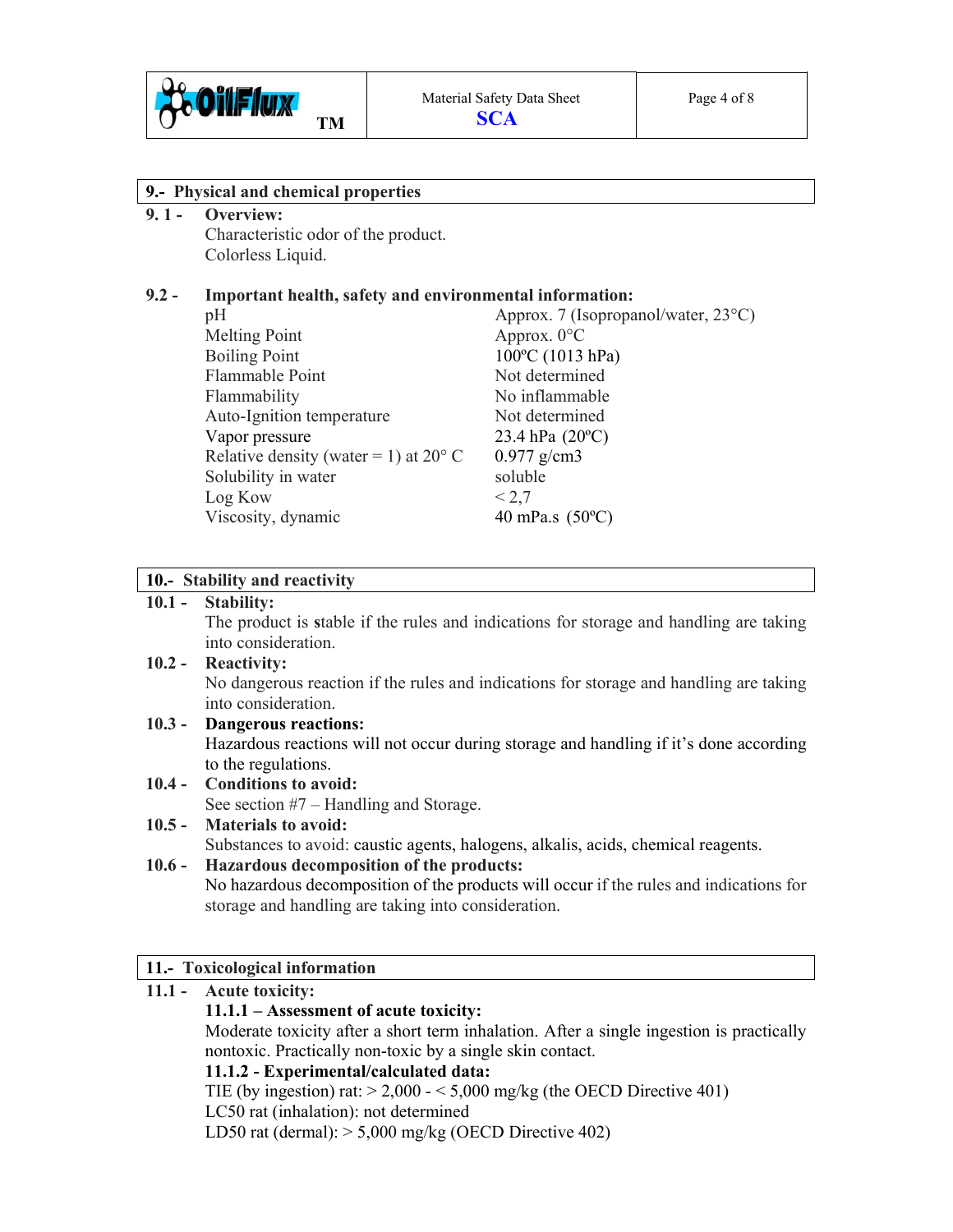

# **11.2 - Irritation:**

#### **11.2.1 - Assessment of irritating effects:**

 Not irritating to the skin. In contact with the eyes causes irritation. **11.2.2.- Experimental and calculated data:**  Skin Corrosion/Irritation: irritating. (The OECD Directive 404) Severe injury in eye irritation: irreversible damage (the OECD Directive 405).

# **11.3 - Respiratory sensitization of the skin: 11.3.1 - Assessment of the sensitization:**

No sensitization on the skin according to experiments with animals.

# **11.4 - Mutagenicity in germ cell:**

# **11.4.1 - Assessment of mutagenicity:**

 The substance presented mutagenic effects in various test systems with bacterias and cell cultures; however, these have not been confirmed in tests with mammals. The substance did not show mutagenic effects in bacteria. The substance has not presented signs of mutagenicity in mammalian cell culture. The substance did not show mutagenic effects in studies with mammals. The product has not been fully tested. The statements are derived from products of a similar structure composition.

# **11.5 - Carcinogenicity:**

# **11.5.1 - Assessment of carcinogenicity:**

Based on the available data classification criteria are not met.

# **11.6 - Reproductive toxicity:**

# **11.6.1 - Assessment of reproduction toxicity:**

 Based on the available data classification criteria are not met. In tests carried out with a non-toxic dose in adult animals, they showed no adverse effects on fertility. The results were determined in a Screeningtest (OECD 421/422).

# **11.7 - Developmental toxicity:**

# **11.7.1 - Assessment of teratogenicity:**  In animal experiments, administering high doses, effects that harm fertility were observed.

#### **11.8.- Specific toxicity in organs diana (single exposure): 11.8.1 - Simple evaluation of the STOT (specific target organ toxicity):**  No data available.

# **11.9.- Toxicity on repeated doses and organ specific toxicity (repeated exposure) 11.9.1 Toxicity in the case of frequent application:**

 No adverse effects in animal tests have been observed after repeated oral exposure. After repeated contact with skin exposure no adverse effects in animal tests were observed. After repeated ingestion, the main effect is local irritation.

#### **11.10.- Aspiration hazard:**  Not applicable.

## **12.- Ecological information.**

# **12.1 - Ecotoxicity:**

## **12.1.1 - Assessment of aquatic toxicity:**

 Very toxic (acute toxicity) in aquatic organisms. Toxic to aquatic organisms based on data from long-term (chronic) toxicity studies.

## **12.1.2 - fish toxicity:**

 $LC50 > 1 - 10$  mg/l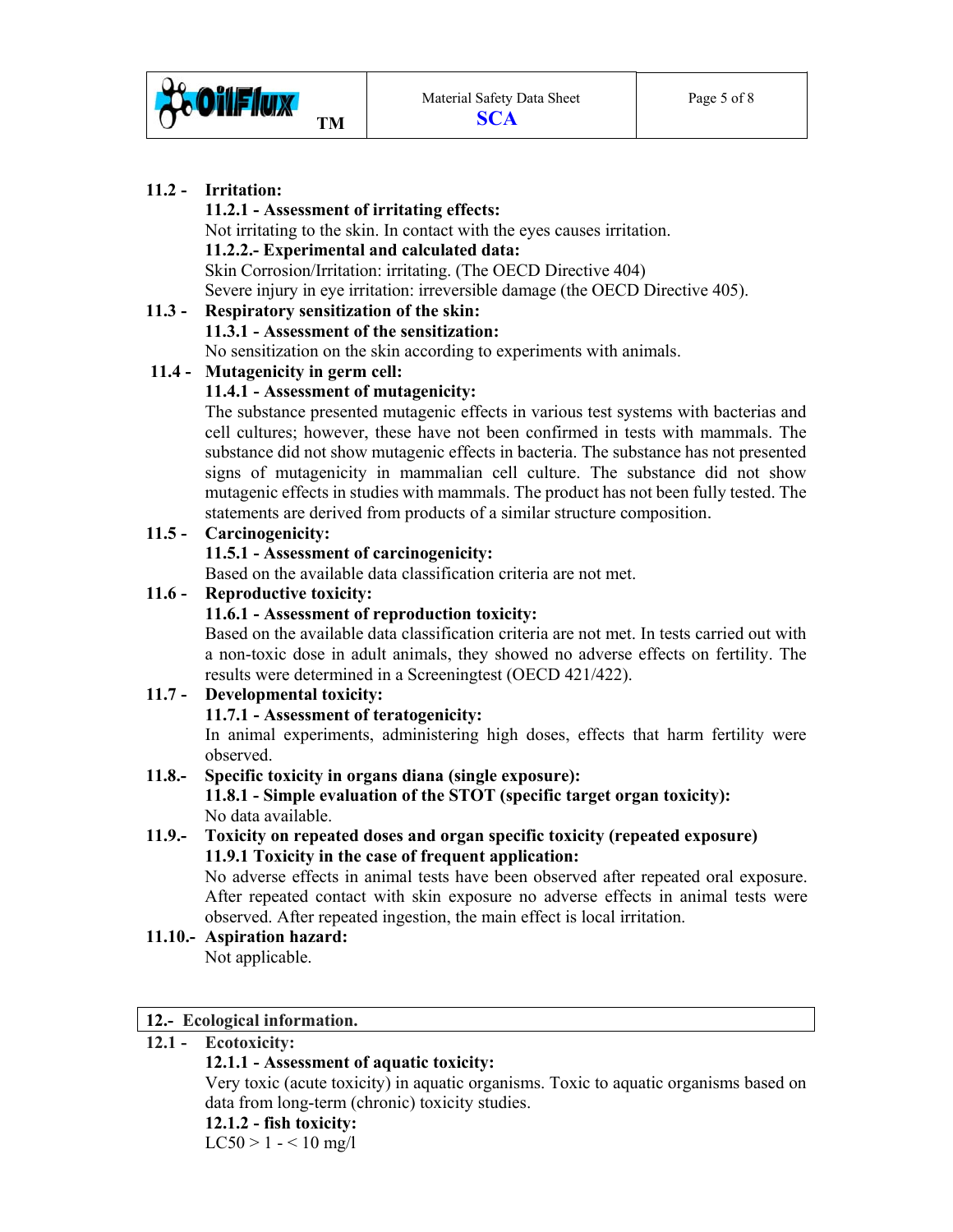

**12.1.3 - Aquatic invertebrates:**   $EC50 > 1 - 10$  mg/l **12.1.4 - Aquatic plants:**   $EC50 > 0.1 - 1$  mg/l, algae; NOEC  $> 0.01 - 0.1$  mg/l, algae long-term effect. **12.1.5 - Microorganisms/Effect on activated sludge:**  $EC0 > 100$  mg/l. **12.1.6 - Chronic toxicity to fish:**   $NOEC > 0.1 - 1$  mg/l, Pimephales promelas. **12.1.7 - Chronic-Toxicity in aquatic invertebrates:**  NOEC (21 days) > 0.1 - < 1 mg/l Daphnia magna (chronic test on Daphnia). **12.1.8 - Toxicity in land plants:**  There are no available data on land toxicity. **12.2 - Mobility in the soil 12.2.1- Assessment of transport between environmental areas:** The substance does not evaporate into the atmosphere from the water surface. An absorption in the solid particles of the soil is predictable. **12.3 - Persistence and degradability: 12.3.1 - Assessment of biodegradation and elimination (H2O):**  Easily biodegradable (according to OECD criteria). **12.3.2 – Bioaccumulation potential:**  an accumulation in organisms is not expected. **12.4 - Results of PBT and vPvB assessment:** 

 The product does not contain any substances that meet the PBT criteria (persistent/bioaccumulable/toxic) or the vPvB (very persistent/very bioaccumulable) self-classification criteria.

#### **12.5 - Other adverse effects:**

 The product does not contain substances listed on Regulation (EC) 1005/2009 on substances that remove the ozone layer.

#### **13.- Terms of elimination**

## **13.1 - Waste Disposal:**

Take into account the local regulations, it should be disposed in a landfill or in a proper incineration plant.

The code of residue, according to the European list of waste (CER), cannot be determined, since it depends on the use of the product.

 The code of waste in accordance with the European waste catalogue (EWC) must be specified in cooperation with the manufacturer and the authorities.

#### **13.2 - Disposal of containers:**

Uncontaminated containers can be re-used. Not reusable containers, they must be disposed as the product.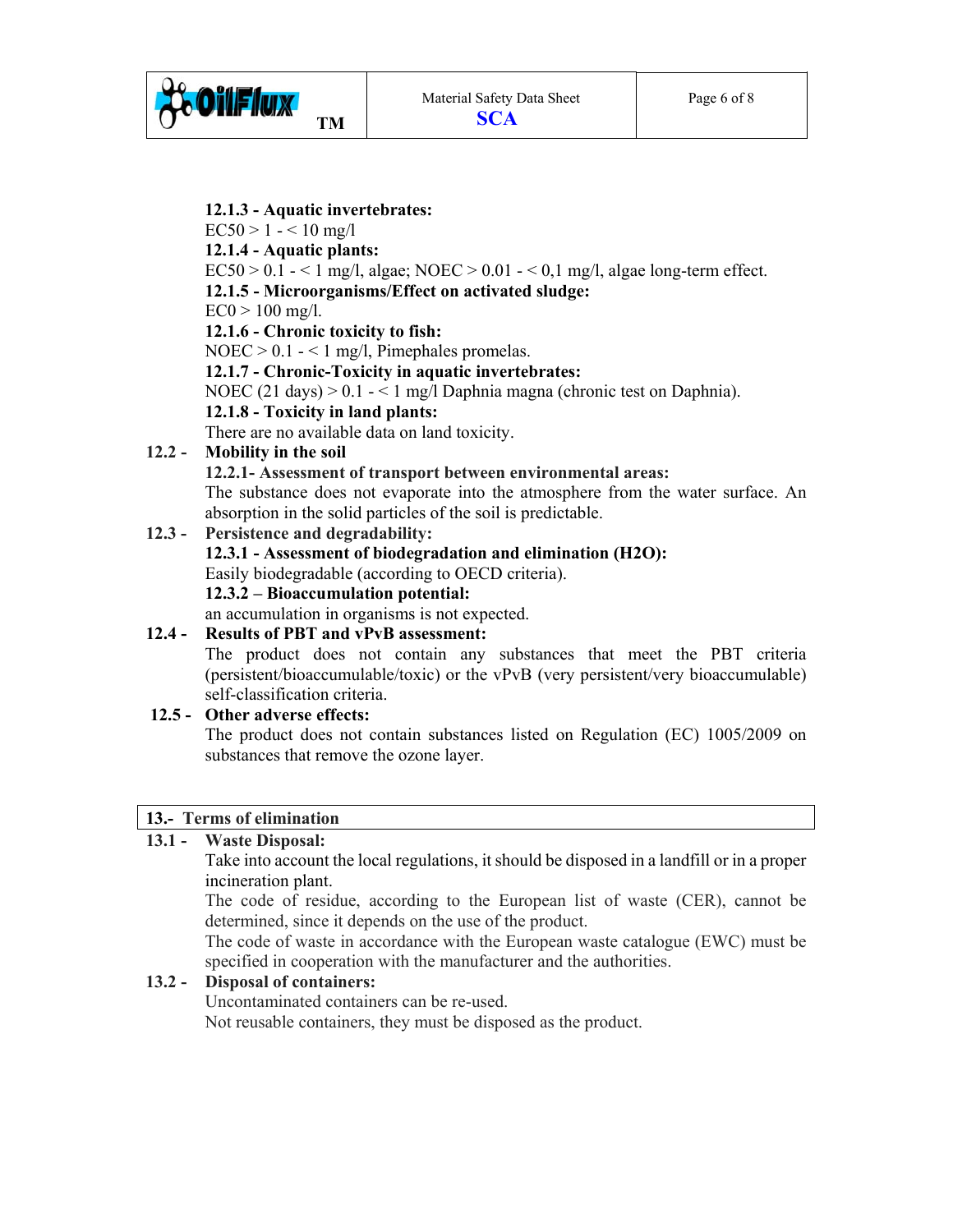

#### **14.- Transport information**.

Transport in sealed containers that are upright and secure.

Ensure that persons transporting the product know what to do in case of an accident or spillage.

- **14.1 Transport by Road (ADR):**  UN Number: UN3082 **14.2 - Sea transport (IMDG):**
- UN Number: UN3082 **14.3 - Rail transport (RID):** UN Number: UN3082
- **14.4 Air transport (ICAO/IATA):**  UN Number: UN3082

## **15.- Regulatory information**

**15.1 - Hazard symbols:** 



#### **15.2 - Risk phrases:**

Dangerous for the environment.

Harmful.

Very toxic to aquatic organisms.

Harmful if swallowed.

Irritating to the skin.

Risk of serious eye injury.

Skin corrosion/irritation.

Injury/eye irritation.

Aquatic environment acute toxicity.

 Hazardous to the aquatic environment-acute. Chronic Toxicity to aquatic environment. Hazardous to the aquatic environment-chronic. Acute Toxicity.

# **15.3 - Safety phrases:**

- H318 causes serious damage to eyes.
- H315 causes skin irritation.
- H302 harmful if swallowed.
- H411 toxic to aquatic organisms, with long-lasting harmful effects.
- H400 very toxic to aquatic organisms

# **15.4 - Additional Information:**

Conforms to Regulation (EC) 1272/2008**.**